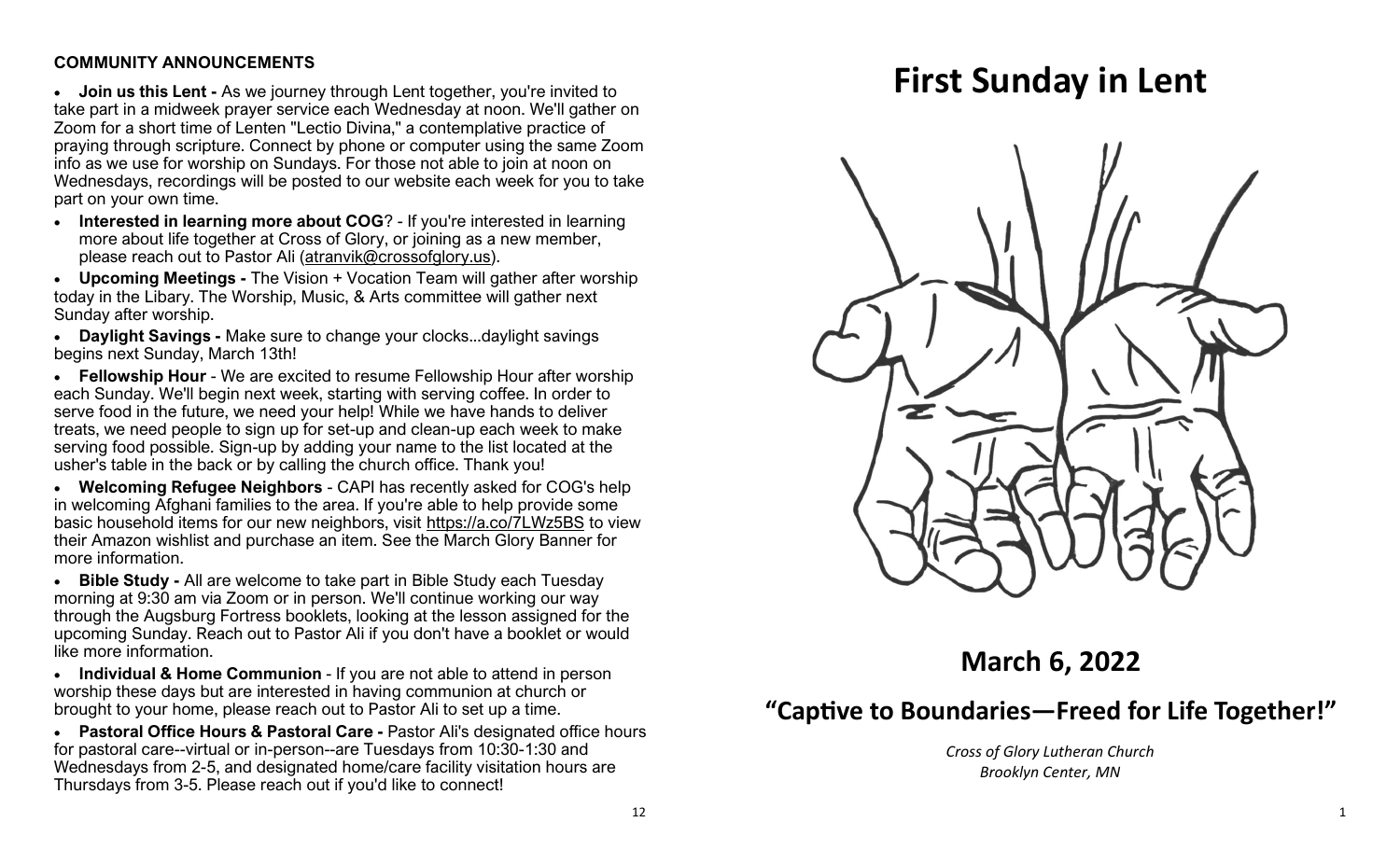#### **PRELUDE**

#### **WELCOME**

#### **CONFESSION + FORGIVENESS**

Pastor: In the name of God,  $\pm$  Father, Son, and Holy Spirit, in whom we are set free. **All: Amen.**

**(***Silence is kept for reflection)*

#### Holy One,

**we confess our captivity: the ways we draw boundaries between us, the ways we let fear separate us from our neighbors in need, the ways we take part in death-dealing forces, rejecting your gift of life, the ways worry consumes us, the ways our possessions possess us, and the many other powers that hold us captive. Forgive us, O God, and free us, that through the power of your love, we might live to love one another. Amen**

Beloved in Christ, where the Spirit of the Lord is, there is freedom. In Jesus, God comes to you again and again, forgives you, and sets you free. Live now in this wild and holy freedom to love one another. **Amen.**

*\*\* Please stand as you are able \*\**

#### **MUSIC Joyous Light**

Joyous light of heavenly glory, loving glow of God's own face, you who sing creation's story, shine on Love that bursts all chains asunder, set every land and race. Now as morning breaks around us, we shall raise our songs to you, God of daybreak, God of shadows, come and light our hearts anew. Love that fills the night with wonder,

In the stars that grace the darkness, in the blazing sun of dawn, in the light of peace and wisdom, we can hear your quiet song.

love that warms the weary soul, us free and make us whole. You who made the heaven's splendor, every dancing star of night,

make us shine with gentle justice, let us each reflect your light. Mighty God of all creation, gentle Christ who lights our way, loving spirit of salvation, lead us on to

endless day.

**MUSIC CREDITS**

The Order of Service is from Evangelical Lutheran Worship which is commended for use in the Evangelical Lutheran Church in America.

Sundays and Seasons © 2020 Augsburg Fortress. Reprinted by permission under Augsburg Fortress Liturgies Annual License #024779. All rights reserved.

#### **WORSHIP LEADERSHIP**

Pastor: Rev. Ali Tranvik Vocalist, choir, and handbell director: Keith J. Williams Pianist, vocalist, worship team director, tech director: Mark Trease Vocalist: Kris Simon Lector: Dan Aulwes Greeters: Delores Olson and Carol Sjoquist Technical Team: Ryan Bailey, Dawn Bailey, and Bill Bailey Ministers: The people of Cross of Glory

### **WEEKLY PRAYER LIST**

Please join us in lifting up these brothers and sisters in prayer:

*Mavis Wold Shar Lauster Norma Gilbertson Arlene Finke Marian Henjum Nancy Hengel Sharon Quick* 

*Sue Birch Dale Anderson Eilert Pederson Baby Kellen— Great Grand child of the Tollefsrud's*

11

*To be added or removed from the weekly prayer list, please contact the church office (*[office@crossofglory.us](mailto:office@crossofglory.us)*) or call 763-533-8602.*

You are also welcome to stop at our community prayer wall just outside the sanctuary and add a written prayer, fold it up and place it between the wooden pieces in the wall. Further instruction can be found at the prayer wall.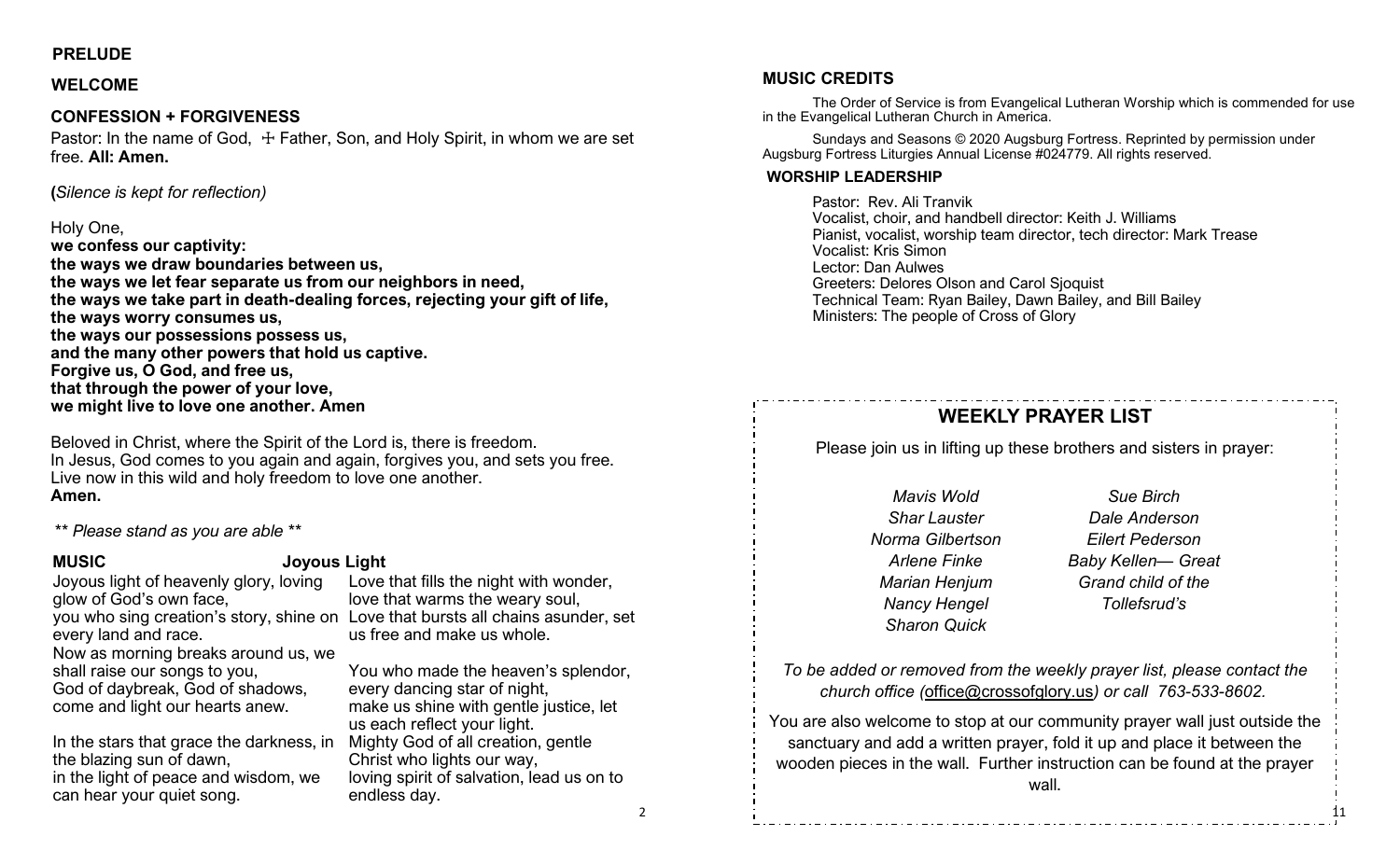#### **PRAYERS OF THE PEOPLE**

*Refrain (sung by all after each verse):* **God of mercy, hold us in love.** Leaders:

1. In peace, in peace we pray to you 2. For peace and salvation, we pray to you 3. For peace between nations, peace between peoples 4. For we who are gathered to worship and praise you 5. For all of your servants who live out your gospel 6. For all those who govern that justice might guide them 7. For all those who labor in service to others 8. Grant weather that nourishes all of creation 9. Keep watch on our loved ones and keep us from danger 10: For all the beloved who rest in your mercy

L: Help us, comfort us, all of our days. **ALL: Keep us, hold us, gracious God.**

Pastor: Great and merciful  $+$  God, Source and Ground of all goodness and life, give to your people the peace that passes all understanding, and the will to live your Gospel of mercy and justice, through Jesus Christ our Lord. **Amen**.

#### **ANNOUNCEMENTS**

#### **BLESSING**

*\*\* Please stand as you are able \*\**

Leader: Let us bless our God.

#### **All: Praise and thanks to you.**

Leader: May God, Creator, bless us and keep us, may Christ be ever light for our lives, may the Spirit of love be our guide and path, for all of our days. **Amen.**

### **POSTLUDE**

#### **THANKSGIVING**

Leader: May God be with you all. **ALL: And also with you** L: Let us sing our thanks to God.

**A: It is right to give God thanks and praise.**

L: Blessed are you, Creator of the universe, from old you have led your people by night and day. May the light of your Christ make our darkness bright, for your Word and your presence are the light of our pathways, and you are the light and life of all creation.

**A: Amen**

#### **PSALMODY**

*This song, drawing on the words of Psalm 141, begins in unison then breaks into two parts and is sung as a round. Those seated on the piano side of the sanctuary, join in on Part I. If you're seated on the pulpit side, join in on Part II (if you're worshiping online, join in on either!).*

#### *Refrain (begins in unison):*

Let my prayer rise up as incense before you, the lifting up of my hands as an offering to you.

*Part I & II (sung in round):*  O God, I call to you, come to me now; hear my voice when I cry to you. (*Refrain)*

Keep watch within me, God; deep in my heart may the light of your love be burning bright. (*Refrain)*

All praise to the God of all, Creator of life; all praise be to Christ and the Spirit of love. (*Refrain)*

*\*\* Please be seated \*\**

*(Silence is kept for meditation)*

#### **PRAYER**

Pastor: Let us pray together...

**ALL: May our prayers come before you, O God, as incense, and may your presence surround and fill us, so that together with all creation, we might sing your praise and your love in our lives. Amen.**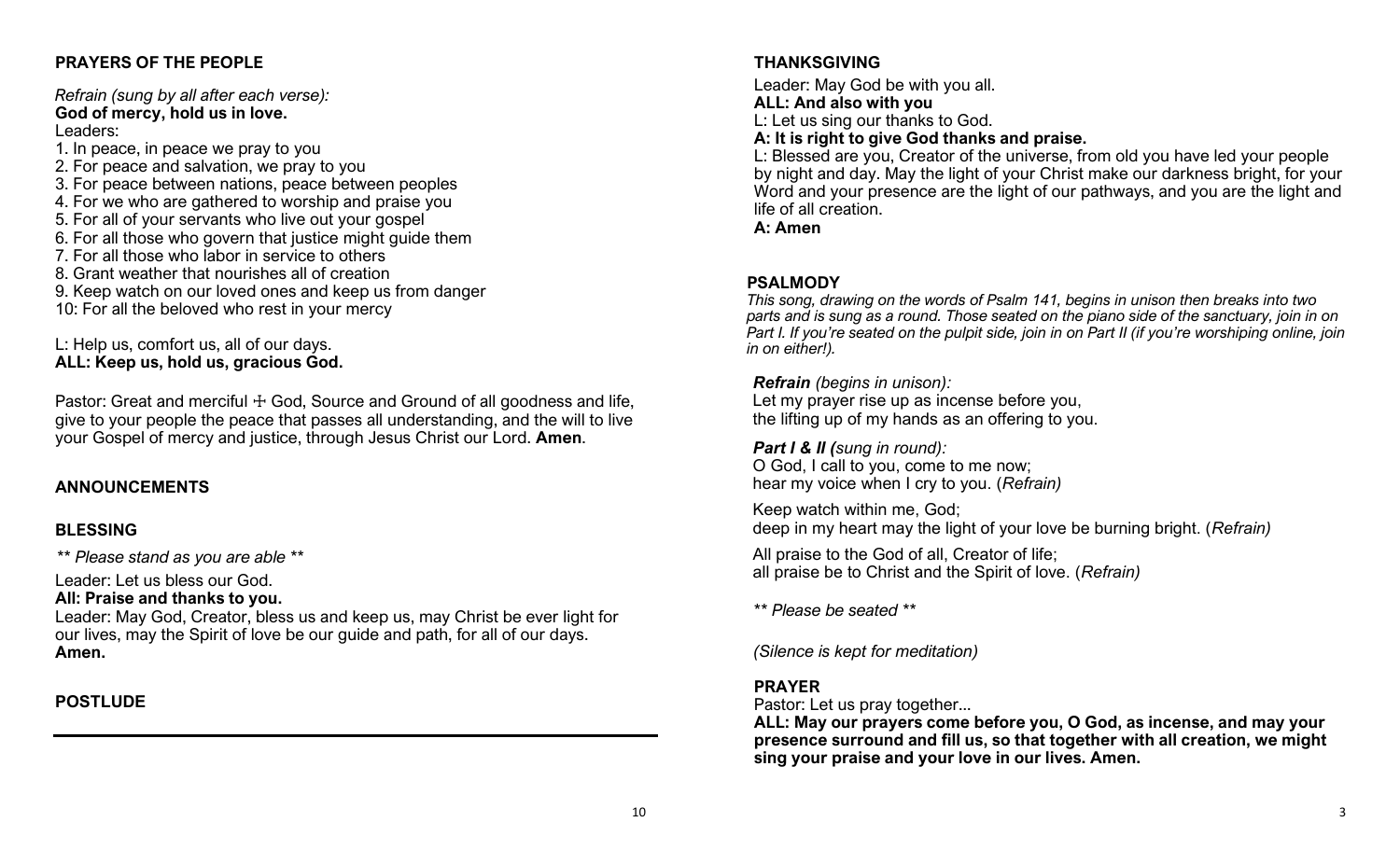#### **FIRST READING Psalm 95**

O come, let us sing to the LORD; let us make a joyful noise to the rock of our salvation! Let us come into his presence with thanksgiving; let us make a joyful noise to him with songs of praise! For the LORD is a great God, and a great King above all gods. In his hand are the depths of the earth; the heights of the mountains are his also. The sea is his, for he made it, and the dry land, which his hands have formed. O come, let us worship and bow down, let us kneel before the LORD, our Maker! For he is our God, and we are the people of his pasture, and the sheep of his hand. O that today you would listen to his voice! Do not harden your hearts, as at Meribah, as on the day at Massah in the wilderness, when your ancestors tested me, and put me to the proof, though they had seen my work. For forty years I loathed that generation and said, 'They are a people whose hearts go astray, and they do not regard my ways.' Therefore in my anger I swore, 'They shall not enter my rest.'

Leader: The word of the Lord. **ALL: Thanks be to God.**

*\*\* Please stand as you are able \*\**

#### **GOSPEL READING John 4:5-29**

*P:* The Gospel according to John the fourth chapter. **ALL: Glory to you, O Lord.**

So he came to a Samaritan city called Sychar, near the plot of ground that Jacob had given to his son Joseph. Jacob's well was there, and Jesus, tired out by his journey, was sitting by the well. It was about noon.

#### **WORDS OF INSTITUTION**

On the night in which he was betrayed, our Lord Jesus took bread, gave thanks; broke it, and gave it to his disciples, saying: Take and eat; this is my body, given for you. Do this for the remembrance of me. Again, after supper, he took the cup, gave thanks, and gave it for all to drink, saying: This cup is the new covenant in my blood, shed for you and for all people for the forgiveness of sin. Do this for the remembrance of me.

#### **LORD'S PRAYER**

And now let us pray together the prayer that Jesus taught us... **Our Father, who art in heaven, hallowed be thy name, thy kingdom come, thy will be done, on earth as it is in heaven. Give us this day our daily bread; and forgive us our trespasses, as we forgive those who trespass against us; and lead us not into temptation, but deliver us from evil. For thine is the kingdom, and the power, and the glory, forever and ever. Amen.**

#### **COMMUNION**

*(All are welcome to partake in this holy meal at God's table. Christ is the host and we are the guests. If you're worshipping with us in person, please wait to come forward until an usher dismisses your row. Note that gluten free wafers and grape juice options are available upon request. If you'd like communion to be brought to you, simply cue an usher. If you're worshipping from home, you are invited to partake in this holy meal at home with a form of bread and either wine or juice, trusting that God is present in it, and that it draws us together as one body, even while we are apart)*

The body of Christ is given for you. **Amen**. The blood of Christ is shed for you. **Amen**.

#### **COMMUNION PRAYER**

We thank you, wondrous God, for Jesus, God with us, in these gifts of bread and wine. As we have shared this feast of love, empower us to share your love with all the world. In Emmanuel's name we pray. **Amen.**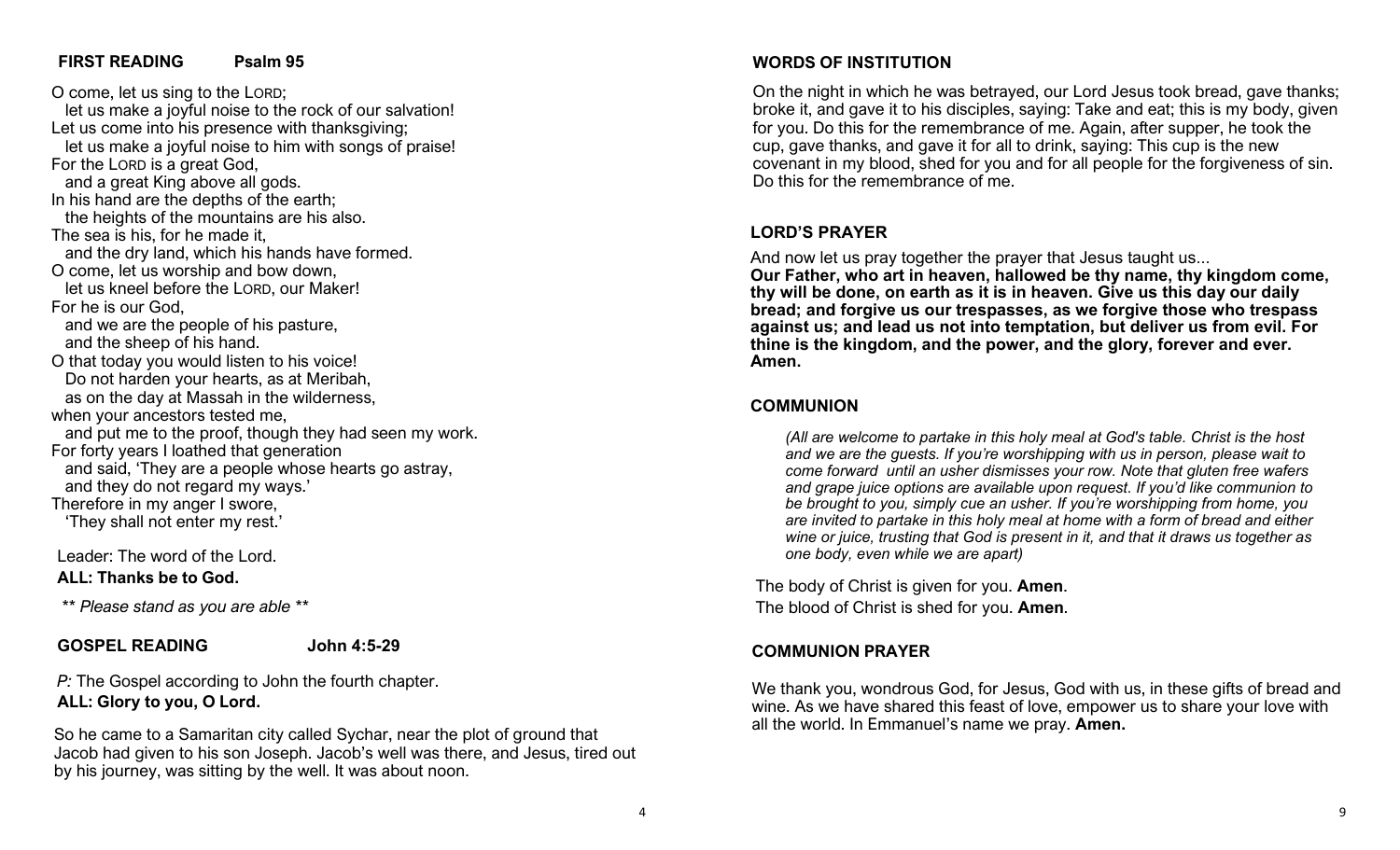strong is your justice, strong your love, As you promised to Sarah and Abraham, kindness forevermore.

My soul proclaims your greatness, O God, and my spirit rejoices in you, You have looked with love on your servant here, and blessed me all my life through.

#### **NEW MEMBER LITANY**

Pastor: We rejoice in the opportunity to welcome new member Bruce Kuiper into our life together here at Cross of Glory! New members, please join Pastor Ali up front as we officially welcome you...

P: In response to God's love and grace you are joining with us in this community of faith today, and we are so delighted to welcome you! We ask you now, as you live out these same baptismal vocations as God's people, in this place and in the world, will you: trust in God, proclaim Christ through word and deed, care of others and the world God made, and work for justice and peace? If so, please respond " I will, and I ask God to help and guide me"

#### **New member: I will, and I ask God to help and Guide me.**

P: People of Cross of Glory, I ask you now will you support these new members n our faith community and share with them God's wide welcome in shared life together? If so, please respond, "We will and we ask God to help and guide us."

#### **Congregation: We will, and we ask God to help and guide us.**

P: Let us Pray: we thank you, God, for this new member of our congregation. Bind us to each other in you and empower us for service, that together we would be witness to your love of the world.

#### **ALL: Amen.**

*\*\* New members can return to their seats, the congregation is invited to welcome our newest members with a round of applause \*\**

A Samaritan woman came to draw water, and Jesus said to her, 'Give me a drink'. (His disciples had gone to the city to buy food.) The Samaritan woman said to him, 'How is it that you, a Jew, ask a drink of me, a woman of Samaria?' (Jews do not share things in common with Samaritans.) Jesus answered her, 'If you knew the gift of God, and who it is that is saying to you, "Give me a drink", you would have asked him, and he would have given you living water.' The woman said to him, 'Sir, you have no bucket, and the well is deep. Where do you get that living water? Are you greater than our ancestor Jacob, who gave us the well, and with his sons and his flocks drank from it?' Jesus said to her, 'Everyone who drinks of this water will be thirsty again, but those who drink of the water that I will give them will never be thirsty. The water that I will give will become in them a spring of water gushing up to eternal life.' The woman said to him, 'Sir, give me this water, so that I may never be thirsty or have to keep coming here to draw water.'

Jesus said to her, 'Go, call your husband, and come back.' The woman answered him, 'I have no husband.' Jesus said to her, 'You are right in saying, "I have no husband"; for you have had five husbands, and the one you have now is not your husband. What you have said is true!' The woman said to him, 'Sir, I see that you are a prophet. Our ancestors worshipped on this mountain, but you say that the place where people must worship is in Jerusalem.' Jesus said to her, 'Woman, believe me, the hour is coming when you will worship the Father neither on this mountain nor in Jerusalem. You worship what you do not know; we worship what we know, for salvation is from the Jews. But the hour is coming, and is now here, when the true worshippers will worship the Father in spirit and truth, for the Father seeks such as these to worship him. God is spirit, and those who worship him must worship in spirit and truth.' The woman said to him, 'I know that Messiah is coming' (who is called Christ). 'When he comes, he will proclaim all things to us.' Jesus said to her, 'I am he, the one who is speaking to you.'

Just then his disciples came. They were astonished that he was speaking with a woman, but no one said, 'What do you want?' or, 'Why are you speaking with her?' Then the woman left her water-jar and went back to the city. She said to the people, 'Come and see a man who told me everything I have ever done! He cannot be the Messiah, can he?'

Leader: The Gospel of the Lord. **ALL: Praise to you, O Christ.**

*<sup>\*\*</sup> Please be seated \*\**